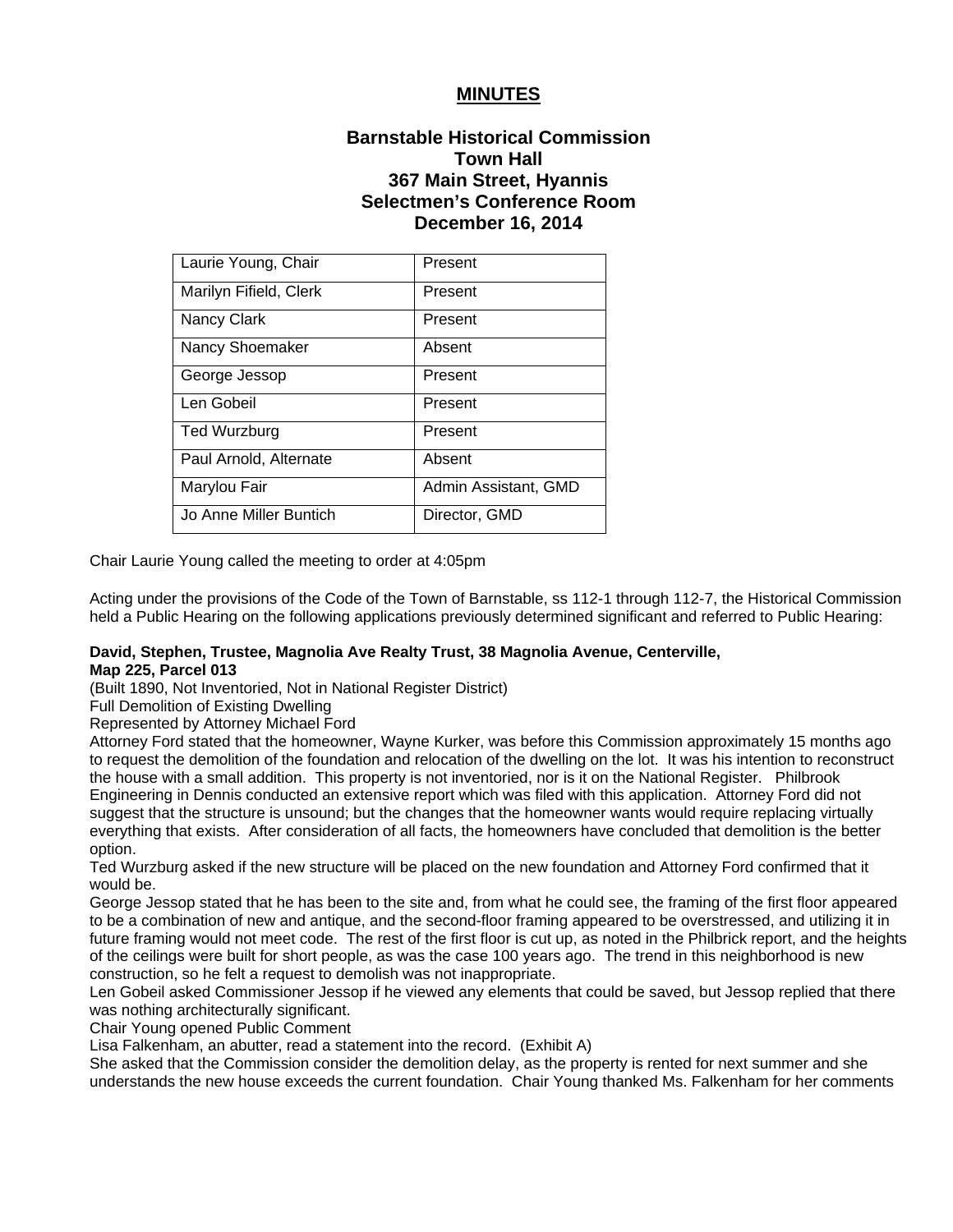and relayed that this Commission's jurisdiction is to consider the historical or architectural nature of the structure. Ted Wurzburg addressed concern for the new house and asked if there are plans available for review. Attorney Ford responded that there are no plans yet.

**Motion duly made by Len Gobeil, seconded by Ted Wurzburg, that the Historical Commission finds, after review and consideration of public testimony, application and record file for demolition proposed at 38 Magnolia Avenue, Centerville, that the structure to be demolished is not a preferably preserved significant building.** 

**So voted unanimously**

**Motion duly made by Len Gobeil, seconded by Ted Wurzburg, that in accordance with Chapter 112F the Historical Commission determines that the demolition of the structure located at 38 Magnolia Avenue, Centerville, would not be detrimental to the historical, cultural or architectural heritage or resource of the Town.** 

**So voted unanimously**

## **Hutchens, James & Lorene, 69 Longwood Avenue, Hyannis, Map 287, Par 042**

(Built circa 1907, Inventoried, Contributing Building in Hyannis Port National Register Historic District Partial Demolition for Addition & Alteration

Represented by Adam Moring, AMA Architects and Homeowners, James & Lorene Hutchens Chair Young explained that this building is a Contributing Building in a National Register Historic District and therefore will require a determination if this is a significant alteration to trigger a Cape Cod Commission referral. Mr. Moring detailed the alterations proposed, including a small portion of the roof on the front left elevation, the removal of far right roof & walls on front right elevation, and a 10' x 11' addition on the rear elevation.

George Jessop stated that except for the changes on the right hand side of the front elevation, approximately 90% of the structure remains. On the rear elevation, three quarters of the elevation will remain original.

**Motion duly made by Nancy Clark, seconded by George Jessop, that, in accordance with Chapter A, Enabling Regulations of the Code of the Cape Cod Commission Regulations, Section 1(c) Definition of Substantial Alteration, the Historical Commission does not find that the proposed demolition of the portions of the building located at 69 Longwood Avenue, Hyannis, would constitute an alteration that jeopardizes its status as a Contributing Structure in a National Register Historic District. So Voted Unanimously**

Laurie Young offered the suggestion that the second chimney be retained or, if necessary, replaced by a faux chimney, as she considered it a character-defining feature of the house, and Nancy Clark agreed. George Jessop questioned the location of the bulkhead below the windows on the front elevation. Adam Moring said he would look at both suggestions, agreeing regarding the location of the bulkhead but seeing few options to relocate it. The homeowners added that they will look at keeping the second chimney, as suggested.

**Motion duly made by Nancy Clark, seconded by Len Gobeil, that the Historical Commission finds, after review and consideration of public testimony, application and record file for partial demolition proposed at 69 Longwood Avenue, Hyannis, that the portions of the structure to be demolished are not preferably preserved, per the plans submitted by AAM Architecture & Design dated 11/18/2014, but would recommend the second chimney be preserved.** 

**So voted unanimously** 

**Motion duly made by Len Gobeil, seconded by Ted Wurzburg, that in accordance with Chapter 112F the Historical Commission determines that the proposed partial demolition of portions of the structure located at 69 Longwood Avenue, Hyannis, would not be detrimental to the historical, cultural or architectural heritage or resource of the Town. So Voted Unanimously**

Town Council Liaison Jessica Rapp Grassetti was present and gave an update on the Cahoon Museum, reporting that the renovations are beginning and the Museum is currently working on an exhibit featuring its own history, along with surrounding buildings.